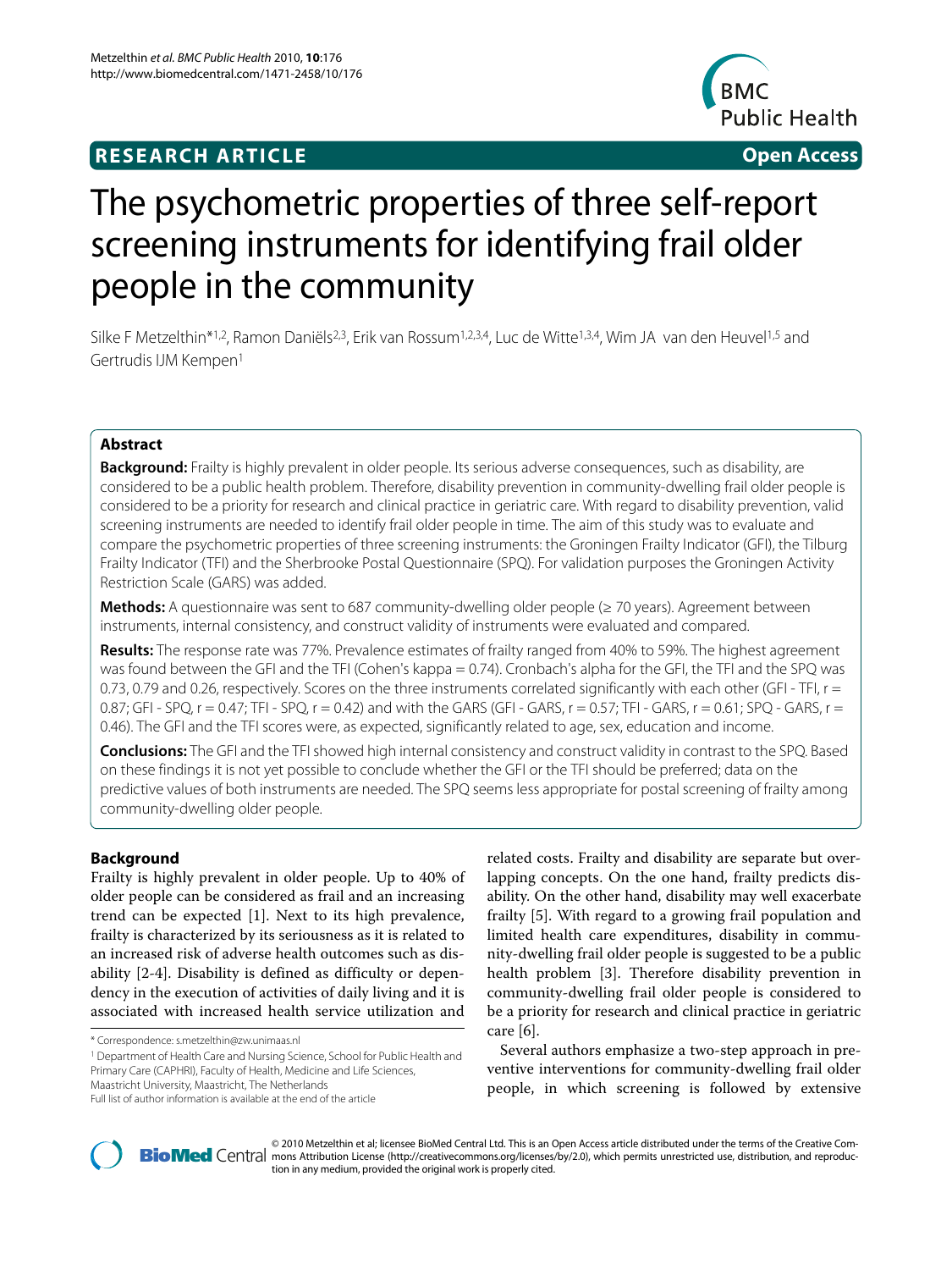assessment. With valid (screening) instruments to identify frail older people this approach may avoid costs and the unnecessary assessment of healthy people [[7,](#page-6-6)[8\]](#page-6-7). During the last few decades, various instruments, based on various definitions, have been developed to detect frailty. This has lead to a diversity of prevalence estimates of frailty [\[4](#page-6-2)]. Little is yet known about the reliability and validity of these instruments and no gold standard exists. Therefore, more insight into the psychometric properties of frailty instruments is relevant for geriatric care and research in this area [[4\]](#page-6-2).

Frailty instruments have been developed from the point of view of different perspectives on frailty [\[9](#page-6-8)]. From a physiological perspective physical frailty markers, such as unintentional weight loss or weakness (grip strength), are used to identify frail older people [\[5](#page-6-3)]. Next to physical factors, a multifactorial perspective on frailty also takes psychological, social and environmental factors into account [[10\]](#page-6-9). An example of such an instrument is the Frailty Index [[11,](#page-6-10)[12\]](#page-6-11), which combines, for example, physical frailty markers such as weight loss and grip strength with other factors such as cognition, mood or limitations in (instrumental) activities of daily living. Frailty may be elaborated more sharply if it is described from a physiological perspective, however, the usefulness of this perspective in daily practice is questioned, as frailty cannot be separated from other factors such as cognition, mood or social support [[9\]](#page-6-8).

Frailty instruments can be divided into self-report and performance-based instruments [[9\]](#page-6-8). It is assumed that performance-based instruments provide more precise and valid answers [\[13](#page-6-12)[,14](#page-6-13)]. Although they are less influenced by socio-demographic variables, personality and cognitive and affective factors, they are more sensitive to non-response, changes in time and differences in the execution of activities. Furthermore, they are less easy to conduct and time-consuming [\[13-](#page-6-12)[15](#page-6-14)]. Self-report measures are believed to be an efficient method for reaching large groups and for providing high response rates and reliable and valid answers [\[15](#page-6-14)].

In this study, we present the psychometric properties of frailty instruments that define frailty from a multifactorial perspective and are applicable for postal screening of community-dwelling older people. Given this objective and the target population, the Groningen Frailty Indicator (GFI) [[16\]](#page-6-15), the Tilburg Frailty Indicator (TFI) [[17\]](#page-6-16) and the Sherbrooke Postal Questionnaire (SPQ) [[8\]](#page-6-7) were chosen. The GFI and the SPQ have been used in previous studies for the purpose of postal screening [[18-](#page-6-17)[22](#page-6-18)], however, empirical evidence about the psychometric properties of the GFI, the TFI, and the SPQ is still scarce. The purpose of the present study was to evaluate and compare their psychometric properties.

# **Methods**

# **Study design and participants**

A cross-sectional study was conducted in a sample of 687 community-dwelling older people living in the areas of Limburg and Utrecht in the Netherlands. Older people were identified between November 2008 and April 2009 from the panels of three general practitioners (GPs). All persons aged 70 years or above from each of the panels were invited by these GPs to participate in the study and to fill in a short questionnaire. The questionnaire included the three frailty instruments (GFI, TFI, SPQ) and an instrument that measures disability with respect to (instrumental) activities of daily living: the Groningen Activity Restriction Scale (GARS) [[23\]](#page-6-19). After two weeks a reminder was sent to non-respondents. Participants of the study were well informed about the study in a patient information letter that accompanied the questionnaire. The information letter was formulated according to the guidelines of good clinical practice. Participants had to give written informed consent. The study did not require ethical approval. The postal procedure, including the questionnaire, has proven to be feasible for postal screening in a pilot study [[24\]](#page-6-20).

### **Data collection**

The three frailty instruments and the disability measure are briefly described below. For an overview of all items please see Additional file [1](#page-6-21): *Frailty Instruments: Overview of all items*.

#### **Measures**

The Groningen Frailty Indicator (GFI), developed by Steverink and colleagues [\[16](#page-6-15)], is a screening instrument for determining the level of frailty. It consists of fifteen items and focuses on the loss of functions and resources in four domains of functioning: physical (nine items), cognitive (one item), social (three items) and psychological (two items). Most items can be answered with 'yes'or 'no'. For the cognitive and psychosocial items the option 'sometimes' is added. Scores on the GFI range from zero to fifteen. A total score of four or higher is considered as moderately to severely frail [[16](#page-6-15),[21\]](#page-6-22). A study by Steverink and colleagues [[16\]](#page-6-15) suggested that the GFI is an internally consistent scale with positive indications for construct and clinical validity.

The Tilburg Frailty Indicator (TFI) has recently been described by Gobbens and colleagues [[17\]](#page-6-16) and consists of two subscales. The first subscale (ten items) comprises determinants of frailty, for example, socio-demographic data and data about life-events and chronic diseases. Socio-demographic data (age, sex, educational level and income) were used for validation purposes. The analyses of psychometric properties focus on the second subscale, which determines the level of frailty. This subscale con-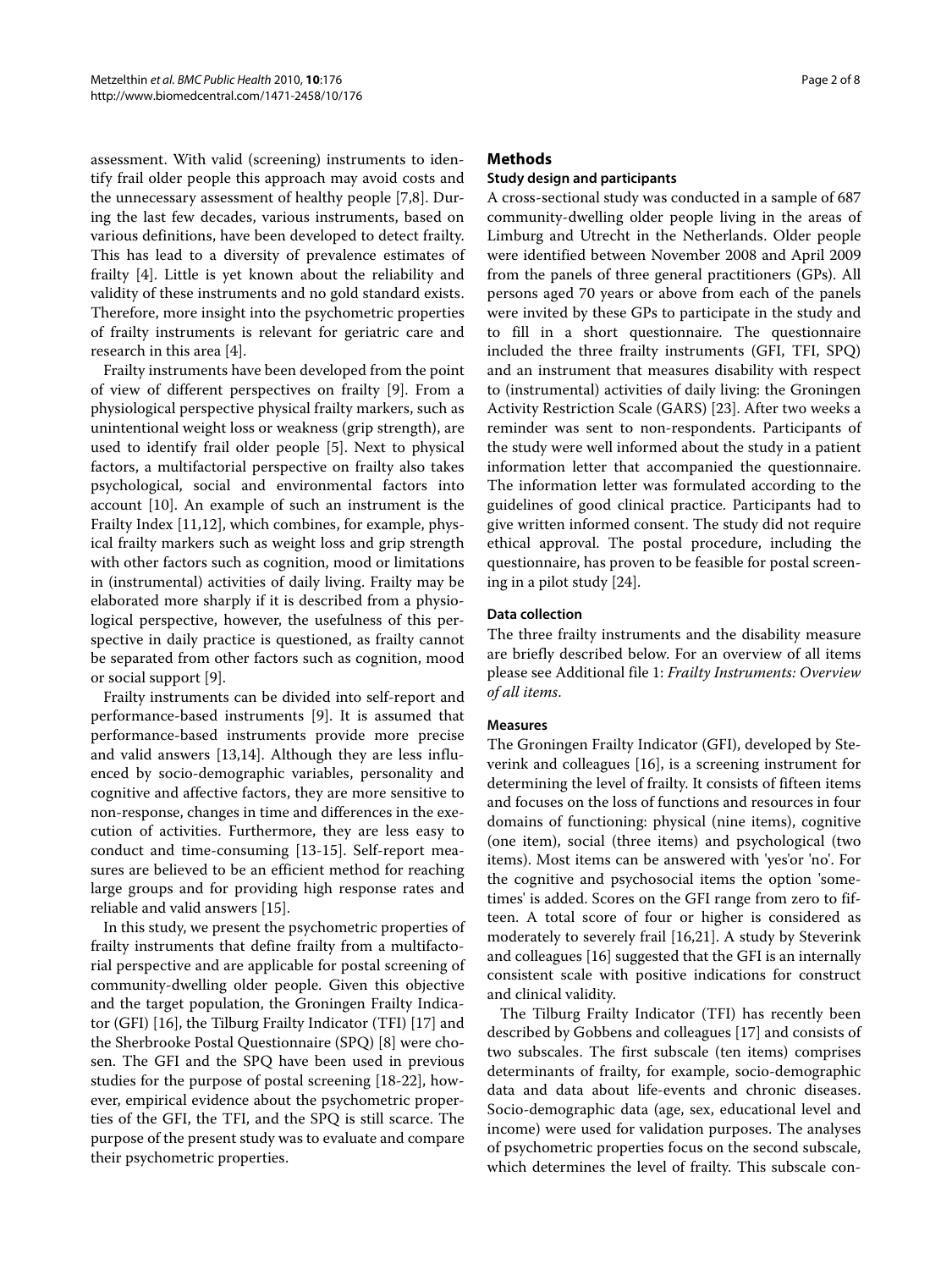sists of fifteen items that are about physical (eight items), social (three items) and psychological factors (four items), including one item which is about cognition. Most items can be answered with 'yes'or 'no'. For the psychological items the option 'sometimes' is added. Scores for the TFI range from zero to fifteen. A score of five or higher is considered to be associated with frailty [\[17](#page-6-16)].

The Sherbrooke Postal Questionnaire (SPQ) was developed by Hébert and colleagues [[8\]](#page-6-7) and consists of six items aiming to identify frail older people in the community. The items focus on the physical (four items), social (one item) and cognitive (one item) domains of functioning. Items can be answered with 'yes'or 'no'. Scores range from zero to six. Those older persons scoring two or higher, or who do not respond to the questionnaire, are considered to have an increased risk for functional decline and therefore are assumed to be frail. It should be noted that in the present study non-respondents were excluded from the analyses. In a Canadian sample of community-dwelling older people, predictive validity with regard to functional decline has been found [\[8](#page-6-7)]. There are also indications for its predictive validity with regard to requirements for further assessment [\[20\]](#page-6-23), use of emergency services [\[22](#page-6-18)] and mortality [[19](#page-6-24)].

The Groningen Activity and Restriction Scale (GARS) [[23\]](#page-6-19) is a valid and reliable instrument and consists of two subscales. The first subscale is about activities of daily living (ADL) (eleven items). The second subscale relates to instrumental activities of daily living (IADL) (seven items). Items can be answered on a four point scale ranging from 'Yes, I can do it fully independently without any difficulty'to 'No, I cannot do it fully independently; I can only do it with someone's help'. Scores range from 18 to 72 (total scale), from 11 to 44 (ADL subscale) and from 7 to 28 (IADL subscale). Higher scores indicate greater disability in activities of daily living.

#### **Statistical analysis**

First, to provide an overview of respondents' background characteristics, descriptive statistics were used.

Secondly, the reliability was determined from agreement between instruments (Kappa statistic based on proposed cut-off points by original authors) and internal consistency. Cronbach's alpha coefficient was calculated to evaluate internal consistency of items. Cronbach's alpha produces the same result as the Kuder-Richardson Formula 20 (K-R-20), which can be used to assess the internal consistency for dichotomous items [[25\]](#page-6-25). Furthermore, corrected total-item-correlations were calculated.

Thirdly, to assess the validity, non-parametric tests were used as our data were not normally distributed. If less than 25% (GFI, TFI, SPQ) or 50% (GARS) [[23\]](#page-6-19) of the items were missing, these were imputed by means of case mean substitution [\[26](#page-6-26)]. If more items were missing, per-

sons were excluded from the analysis for the particular scale. The construct validity was assessed using Spearman's rank correlation between the three frailty instruments, as the instruments were assumed to measure the same concept of frailty. Frailty and disability are strongly related concepts [[5\]](#page-6-3), as frail older people have an increased risk of disability and disability exacerbates frailty [\[2](#page-6-1)[,3](#page-6-4),[5\]](#page-6-3). Substantial associations between frailty and disability were expected. Therefore, construct validity was also assessed by examining associations between frailty and disability, measured by means of the GARS (Spearman's rank correlation). However, correlations should not be too high, otherwise frailty instruments and the GARS would measure the same concept. Furthermore, frail older people were more likely to be older, female, less educated, and had lower incomes compared to their non-frail counterparts [\[27](#page-6-27)]. Since the distribution of frailty scores was non-normally distributed, Mann-Whitney U and Kruskal-Wallis tests were performed to evaluate differences in the distribution of frailty scores among groups with different background characteristics [[28\]](#page-6-28). For the dichotomous variable gender (female versus male) the Mann-Whitney U test was applied. For categorical variables with more than two groups (age, education and income), Kruskal-Wallis tests were used to compare the distribution of frailty scores among groups.

All statistical analyses were performed using SPSS for Windows, version 16.0. The level of statistical significance was set at  $p = 0.05$  (two-tailed). For post-hoc pairwise comparisons a Bonferroni correction was applied, so all effects are reported at a  $p = 0.02$  level of significance (two-tailed) in the case of three groups (age, education, income).

# **Results**

#### **Participants**

Of the 687 community-dwelling older people  $(\geq 70 \text{ years})$ , 532 (77.4%) returned the questionnaire. The sample consisted of 311 women (58.5%) and 221 men (41.5%). In total, 64% of respondents lived in an urban area (Roermond, Amersfoort), while 36% lived in a rural area (Roggel). When using the proposed cut-off points, the GFI detected 245 frail cases (46.3%). The TFI and the SPQ identified 211 (40.2%) and 305 (59.1%) frail older people, respectively. The mean age of respondents was 77.2 years with a range of 70-97 years (SD = 5.5). Nearly half of the sample (48.6%) had a secondary educational level. The largest proportion of people (42.4%) had a net income of more than €1500 (per month/per household). An overview of background characteristics is presented in Table 1. The sample is representative for the Dutch population of older people. According to a report of the Netherlands Institute for Social Research [[29\]](#page-6-29) slightly more people aged 75 years and older are female. Older people, espe-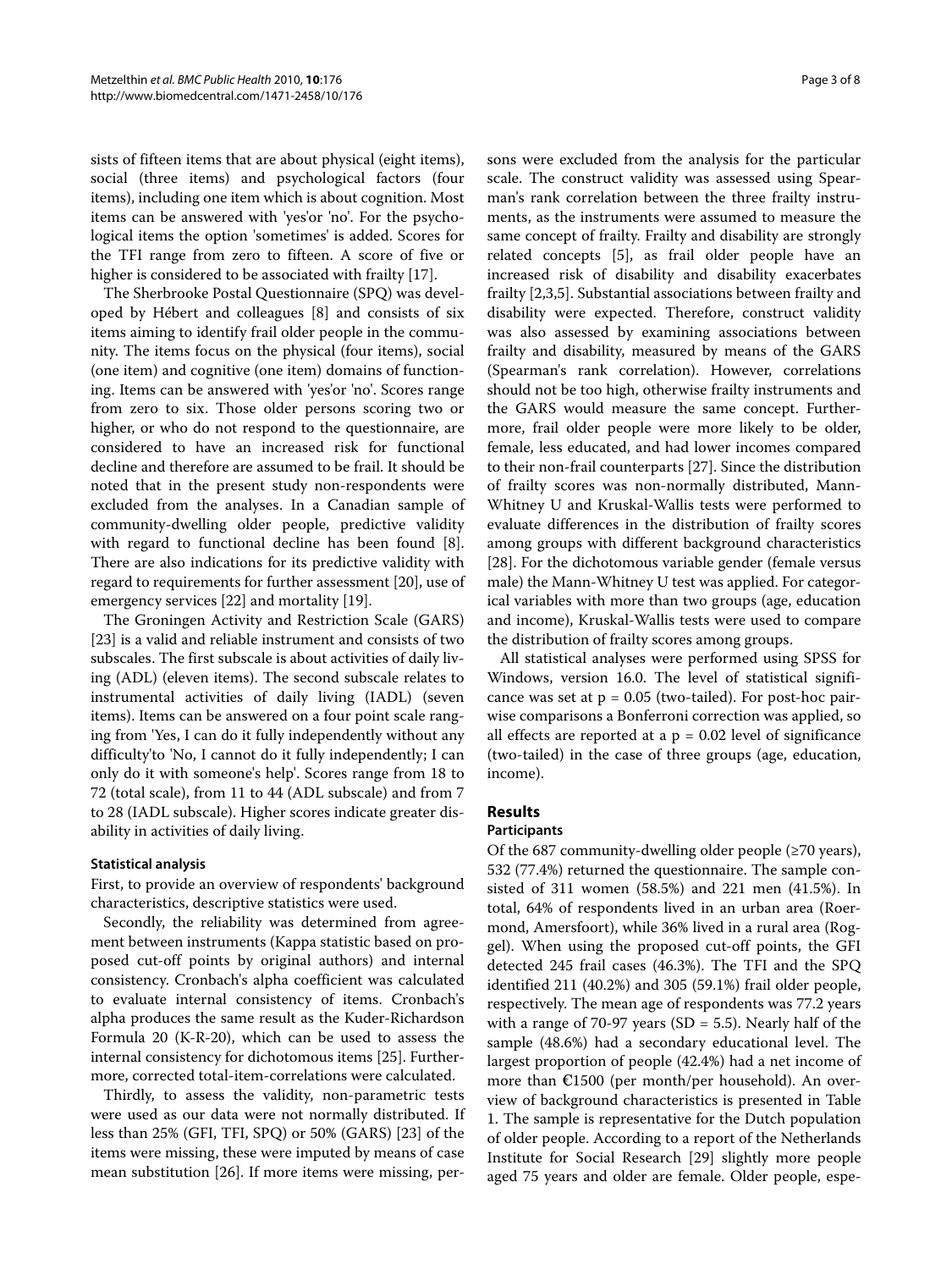|                                    |       | Men $(n = 221)$ | Women $(n = 311)$ | Total ( $n = 532$ ) |
|------------------------------------|-------|-----------------|-------------------|---------------------|
| Frail <sup>1</sup>                 | n (%) |                 |                   |                     |
| GFI                                |       | 86 (39.3)       | 159 (51.3)        | 245 (46.3)          |
| TFI                                |       | 66 (30.1)       | 145 (47.4)        | 211 (40.2)          |
| SPQ                                |       | 148 (67.9)      | 157 (52.7)        | 305 (59.1)          |
| Age <sup>2</sup>                   | n(%)  |                 |                   |                     |
| 70-74 yrs                          |       | 91(41.2)        | 102 (32.8)        | 193 (36.3)          |
| 75-79 yrs                          |       | 78 (35.3)       | 115 (37.0)        | 193 (36.3)          |
| $\geq 80$ yrs                      |       | 52 (23.5)       | 94 (30.2)         | 146 (27.4)          |
| Education                          | n(%)  |                 |                   |                     |
| No Education/<br>Primary Education |       | 62 (28.6)       | 124 (40.8)        | 186 (35.7)          |
| Secondary<br>Education             |       | 102 (47.0)      | 151 (49.7)        | 253 (48.6)          |
| <b>Higher Education</b>            |       | 53 (24.4)       | 29 (9.5)          | 82 (15.7)           |
| Income                             | n(%)  |                 |                   |                     |
| ≤ €900                             |       | 34(16.1)        | 59 (20.6)         | 93 (18.7)           |
| €901 to €1500                      |       | 63 (29.9)       | 131 (45.6)        | 194 (39.0)          |
| $≥ €1501$                          |       | 114 (54.0)      | 97 (33.8)         | 211 (42.4)          |

# **Table 1: Characteristics of the participants (n = 532).**

1 Based on proposed cut-off points by original authors: GFI  $\geq 4$ , TFI  $\geq 5$ , SPQ  $\geq 2$ .

2 Mean age men 76.6 years (SD 5.4), mean age women 77.6 years (SD 5.5).

cially women, are often less educated and have an average income of about €1500 (per month/per household).

mean of 0.30 (GFI), from 0.18 to 0.58 with a mean of 0.39 (TFI) and from 0.13 to 0.25 with a mean of 0.18 (SPQ).

The frailty instrument with the greatest number of excluded respondents due to missing values (> 25% missing values) was the SPQ ( $n = 8$ ). For the GFI and the TFI, one and two persons, respectively, were excluded due to missing values. On an item-level the number of missing values ranged from zero to eight (GFI), from zero to twelve (TFI) and from one to ten (SPQ). The average number of missing values per item was 2.4, 5.1 and 5.3 for the GFI, the TFI and the SPQ, respectively.

#### **Reliability**

Cohen's Kappa coefficients between instruments were 0.74 (GFI - TFI), 0.28 (SPQ - GFI) and 0.25 (SPQ - TFI). According to Landis & Koch [[30](#page-6-30)] the kappa values indicated good agreement between GFI and TFI and fair agreement between the between GFI and SPQ and TFI and SPQ ( $< 0.20 =$  poor, 0.21 - 0.40 = fair, 0.41 - 0.60 = moderate, 0.61 - 0.80 = good, 0.81 - 1.00 = very good agreement). Cronbach's alpha coefficients for the GFI, the TFI and the SPQ were  $\alpha = 0.73$ ,  $\alpha = 0.79$  and  $\alpha = 0.26$ , respectively. The higher Cronbach's alpha, the more reliable the test is. Alpha values above 0.70 indicated a satisfactory internal consistency for a scale [[31](#page-6-31)]. Corrected item-total correlations ranged from 0.14 to 0.55 with a

#### **Validity**

Frailty instruments correlated significantly ( $p < 0.05$ ) with each other and with disability measured by means of the GARS (convergent validity). The association between the GFI and the TFI scores was  $r = 0.87$ . Correlations with the SPQ scores were  $r = 0.47$  for the GFI and  $r = 0.42$  for the TFI. The correlation coefficients between frailty instruments and disability (GARS) were  $r = 0.57$  (GFI - GARS),  $r = 0.61$  (TFI - GARS) and  $r = 0.46$  (SPQ - GARS). An overview of all correlation coefficients is presented in Table 2.

Table [3](#page-5-0) shows the mean total scores and standard deviations of the GFI, the TFI and the SPQ related to (a) age, (b) sex, (c) education and (d) income. Scores on the GFI and the TFI were significantly higher for females, for persons with a higher age and for persons with lower education and lower incomes as compared to males, persons with a lower age, and persons with higher education and higher incomes. In contrast, on the SPQ we found higher scores among males as compared to females. Scores on the SPQ increased with higher age, lower education and lower incomes, however, the differences with respect to education and income were not significant ( $p = 0.29$  and  $p = 0.08$  respectively).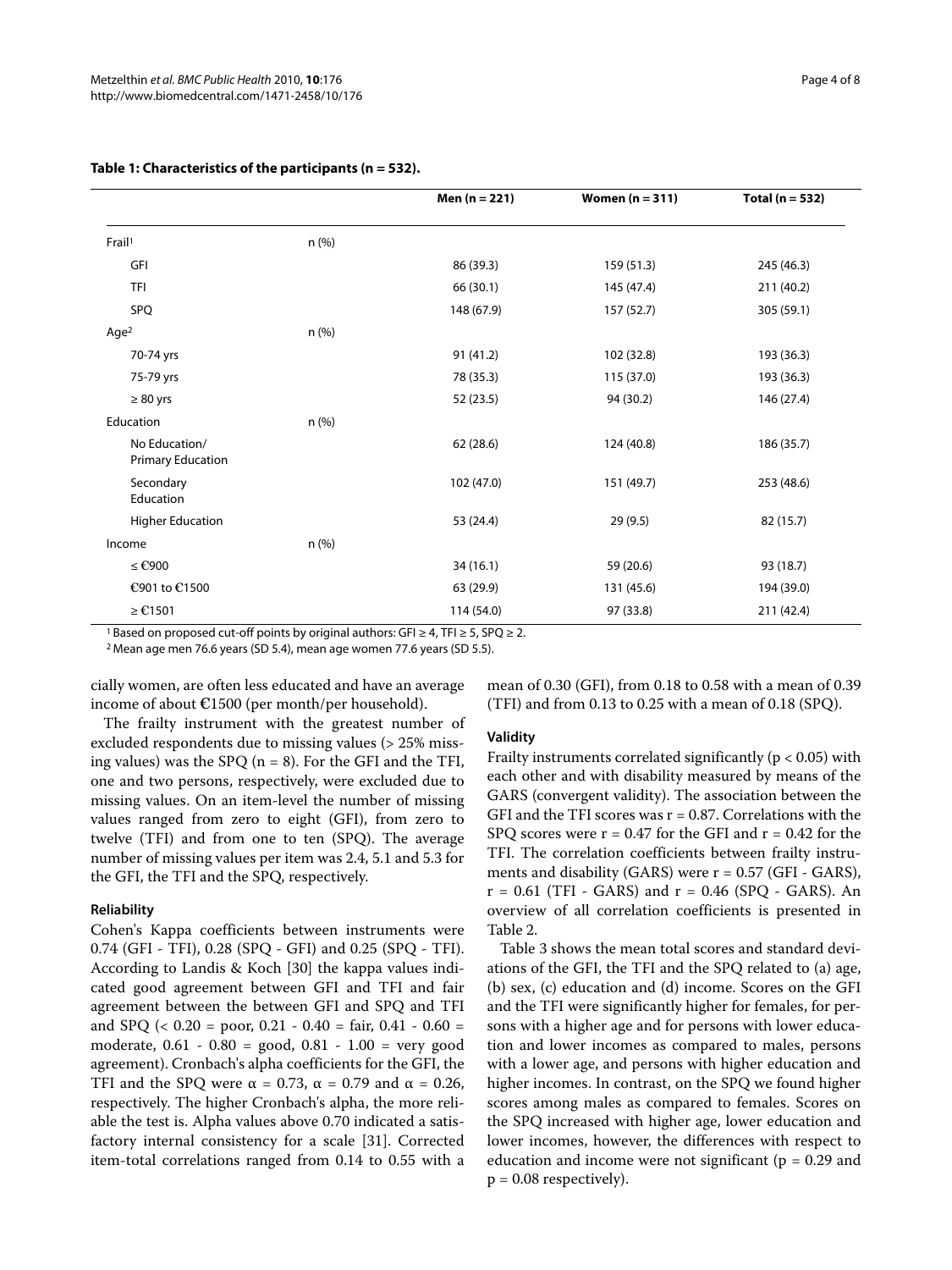|                  | GFI                     | <b>TFI</b>              | <b>SPQ</b>      | <b>GARS</b><br><b>Total scale</b> | <b>GARS</b><br><b>ADL scale</b> |
|------------------|-------------------------|-------------------------|-----------------|-----------------------------------|---------------------------------|
|                  |                         |                         |                 |                                   |                                 |
| <b>TFI</b>       | 0.87<br>$(0.84 - 0.89)$ |                         |                 |                                   |                                 |
| SPQ              | 0.47<br>$(0.1 - 0.55)$  | 0.42<br>$(0.32 - 0.51)$ |                 |                                   |                                 |
| GARS             | 0.57                    | 0.61                    | 0.46            |                                   |                                 |
| Total scale      | $(0.49 - 0.64)$         | $(0.53 - 0.68)$         | $(0.37 - 0.54)$ |                                   |                                 |
| GARS             | 0.54                    | 0.58                    | 0.41            | 0.94                              |                                 |
| ADL scale        | $(0.46 - 0.61)$         | $(0.5 - 0.65)$          | $(0.32 - 0.5)$  | $(0.93 - 0.95)$                   |                                 |
| GARS             | 0.55                    | 0.57                    | 0.46            | 0.96                              | 0.79                            |
| <b>HDL</b> scale | $(0.47 - 0.62)$         | $(0.49 - 0.64)$         | $(0.37 - 0.54)$ | $(0.95 - 0.97)$                   | $(0.74 - 0.83)$                 |

### **Table 2: Spearman correlation coefficients (99%-confidence interval) among frailty instruments and GARS.**

# **Discussion**

The purpose of the present study was to evaluate and compare the psychometric properties of three screening instruments that define frailty from a multifactorial perspective and which are applicable for postal screening in community-dwelling frail older people. The chosen instruments were the Groningen Frailty Indicator (GFI), the Tilburg Frailty Indicator (TFI) and the Sherbrooke Postal Questionnaire (SPQ).

From the present study we may conclude that: (1) prevalence estimates of frailty ranged between 40.2% (TFI), 46.3% (GFI) and 59.1% (SPQ); (2) the agreement in identifying frailty between the GFI and the TFI was satisfactory (kappa = 0.74) and the agreements between the SPQ and the GFI and the TFI, respectively, were much lower; (3) both the GFI and the TFI had high internal consistency in contrast to the SPQ; (4) the GFI and the TFI had better construct validity in comparison with the SPQ.

Prevalence estimates of 40% to 60% found in the present study can be considered as high. It is important to bear in mind that prevalence estimates strongly depend on the interpretation of the concept of frailty and the approach that is chosen to measure it [[32\]](#page-6-32). In a recent study by Santos-Eggimann and colleagues [\[33](#page-7-0)], a distinction was made between frail and pre-frail older people based on the frailty phenotype of Fried and colleagues [[5,](#page-6-3)[34\]](#page-7-1). In a Dutch sample of community-dwelling older people, Santos-Eggimann and colleagues [[33\]](#page-7-0) found a frailty prevalence of 11.3%, while 38.5% were identified as pre-frail. These results indicate that the instruments in our study, based on the proposed cut-off points, may identify pre-frail instead of frail older people. Further research is needed to provide a better view on relevant cut-off points for frailty instruments. Longitudinal studies are needed to investigate the predictive power of instruments to identify older people who are at risk for adverse health outcomes in the near future.

Steverink and colleagues [\[16](#page-6-15)] suggested that the GFI is an internally consistent scale with positive indications for construct and clinical validity. The present study supports these findings. Similar results for the TFI may be explained by seven out of fifteen items of the TFI being identical with the GFI. These items are about hearing and vision capacity, unintentional weight loss and psychosocial and cognitive functioning. Please see Additional file [1:](#page-6-21) *Frailty Instruments: Overview of all items* for more information about the instruments. Scores on the Sherbrooke Postal Questionnaire were higher for males compared with females. This finding is inconsistent with the literature [\[27\]](#page-6-27). However, other findings on the Sherbrooke Questionnaire (higher score with higher age, lower educational level and lower incomes) are well in line with the literature [\[27](#page-6-27)]. Previous studies about the SPQ have reported positive results regarding the predictive validity of the SPQ [\[8](#page-6-7)[,19](#page-6-24)[,20](#page-6-23)[,22](#page-6-18)], however, in the present study the SPQ showed less reliability and construct validity. Conclusions about predictive validity can not be drawn for any of the three instruments.

The findings of the present study should be interpreted in the context of potential limitations. First, little is known about the test-retest reliability of the instruments. Second, there is no gold standard available as an external criterion of frailty. Future studies could analyse the predictive validity of the frailty instruments with respect to disability, health service utilization and mortality. Last, the SPQ was not fully used according to the protocol, as non-respondents were excluded from analyses. According to the protocol of the SPQ [\[8\]](#page-6-7), non-respondents should also be considered at risk (which would have resulted in a prevalence estimate of 67.0% instead of 59.1%). The strengths of the present study are the comparisons of the psychometric properties of the frailty instruments, the proven feasibility of the postal procedure [[24\]](#page-6-20) and the response rate of 77.4%, which is as good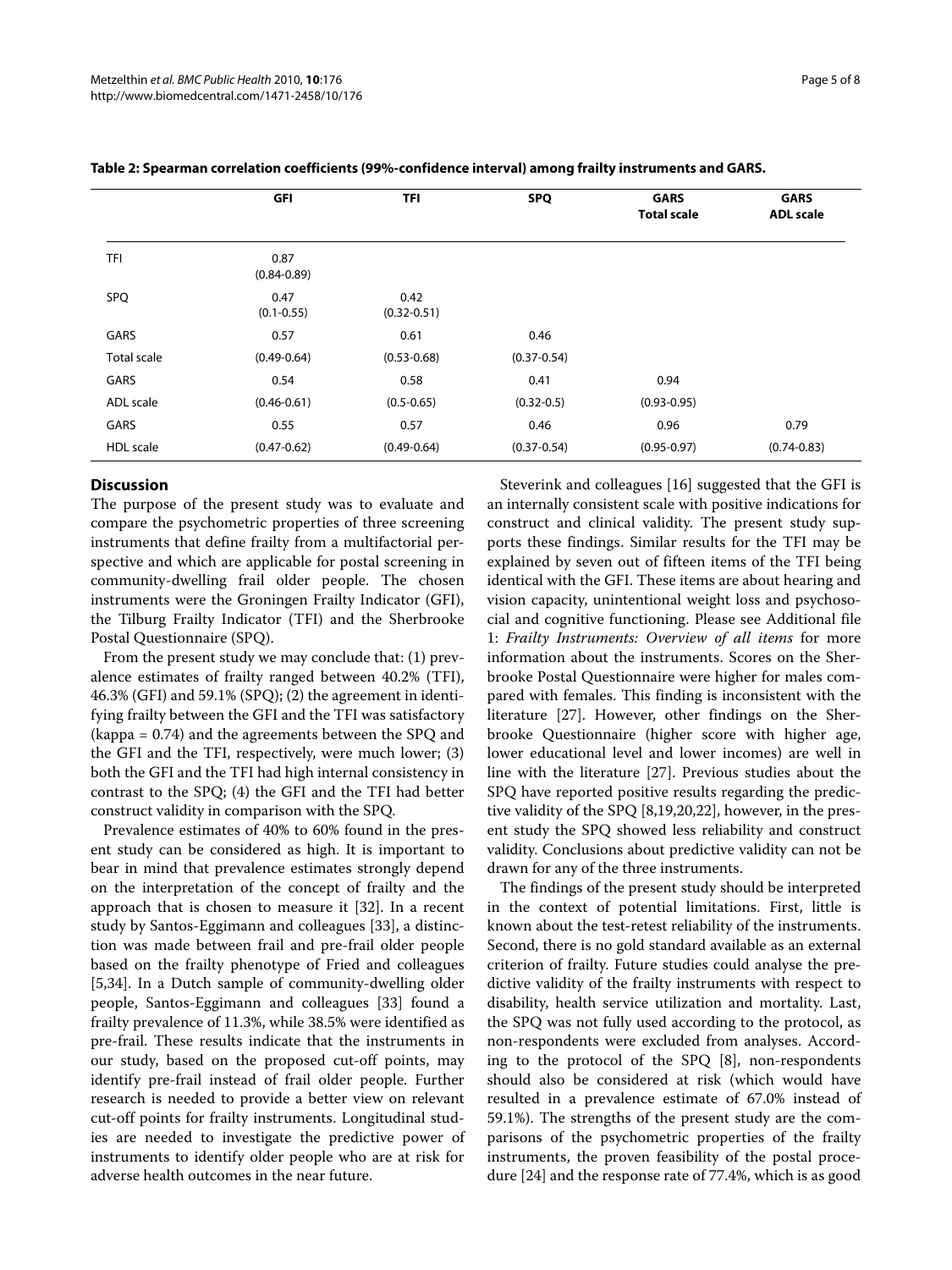|                                           |                                    | GFI            | <b>TFI</b>     | <b>SPQ</b>     |
|-------------------------------------------|------------------------------------|----------------|----------------|----------------|
| Total sample                              | Mean (sd)                          | 3.6(2.8)       | 4.2(3.2)       | 1.9(1.2)       |
| Sex                                       | Mean (sd)                          |                |                |                |
| Male                                      |                                    | 3.2(2.7)       | 3.4(3.1)       | 2.1(1.2)       |
| Female                                    |                                    | 3.9(2.8)       | 4.7(3.2)       | 1.7(1.2)       |
|                                           | Z statistic <sup>2</sup> (P-value) | $-3.31(0.001)$ | $-4.95(0.000)$ | $-3.28(0.001)$ |
| Age                                       | Mean (sd)                          |                |                |                |
| $\leq 74$ yrs                             |                                    | 3.0(2.7)       | 3.3(3.1)       | 1.7(1.2)       |
| 75-79 yrs                                 |                                    | 3.6(2.8)       | 4.2(3.3)       | 1.9(1.2)       |
| $\geq 80$ yrs                             |                                    | 4.4(2.7)       | 5.3(3.1)       | 2.2(1.2)       |
|                                           | Chi-square <sup>3</sup> (P-value)  | 27.58 (0.000)  | 37.2 (0.000)   | 15.84 (0.000)  |
| Education                                 | Mean (sd)                          |                |                |                |
| No Education/<br><b>Primary Education</b> |                                    | 4.1(3.0)       | 4.7(3.5)       | 2.0(1.3)       |
| Secondary<br>Education                    |                                    | 3.6(2.7)       | 4.1(3.1)       | 1.8(1.2)       |
| <b>Higher Education</b>                   |                                    | 2.7(2.2)       | 3.1(2.8)       | 1.7(1.0)       |
|                                           | Chi-square <sup>3</sup> (P-value)  | 12.13 (0.002)  | 13.47 (0.001)  | 2.47 (0.291)   |
| Income                                    | Mean (sd)                          |                |                |                |
| ≤ €900                                    |                                    | 4.6(3.0)       | 5.3(3.6)       | 2.2(1.4)       |
| €901 to €1500                             |                                    | 4.0(2.9)       | 4.8(3.4)       | 1.8(1.3)       |
| ≥ €1501                                   |                                    | 2.8(2.3)       | 3.1(2.6)       | 1.8(1.0)       |
|                                           | Chi-square <sup>3</sup> (P-value)  | 29.42 (0.000)  | 37.16 (0.000)  | 5.05 (0.080)   |

#### <span id="page-5-0"></span>**Table 3: Mean scores on frailty instruments 1 according to sex, age, educational level and income.**

<sup>1</sup> Higher scores indicate poorer functioning.

2 Mann-Whitney U test

3 Kruskal Wallis test

as, or even better than, previous studies in which postal screening procedures were applied [[24](#page-6-20),[35,](#page-7-2)[36\]](#page-7-3).

Although most older people may visit their GP regularly, primary care often fails in the identification of the health care needs of older people [[37](#page-7-4)]. Screening has the potential to identify older people at risk, followed by comprehensive assessment when needed [\[7](#page-6-6),[8](#page-6-7)]. Frailty instruments have to provide reliable and valid answers and have to be feasible [\[15](#page-6-14)]. The psychometric properties of the TFI were slightly better than those of the GFI. However, the number of missing values was lower for GFI items than for TFI items, indicating a higher feasibility of the GFI. Based on these findings it is not yet possible to conclude whether the GFI or the TFI should be preferred for postal screening. The SPQ is less appropriate with regard to its psychometric quality and missing values.

The frailty index [\[8](#page-6-7)[,11](#page-6-10)] is a simple measure that is based on self-reports. However, less is known about its feasibility for postal screening. Investigating the feasibility and validity of the frailty index as a postal screening instrument may be a point of interest for future research.

Future (longitudinal) research into the psychometric properties of the GFI and the TFI is urgently needed with regard to predictive validity and test-retest reliability of the GFI and the TFI. In addition, comparing the GFI and the TFI with other frailty-related constructs would lead to more insight into their construct validity.

#### **Conclusion**

Valid screening instruments for identifying communitydwelling frail older people are needed for disability prevention. The GFI and the TFI have shown high internal consistency and construct validity, in contrast to the SPQ. Prevalence estimates of frailty ranged from 40% to 59%. Most agreement was found between the GFI and the TFI. Based on these findings, it is not possible to conclude whether the GFI or the TFI should be preferred for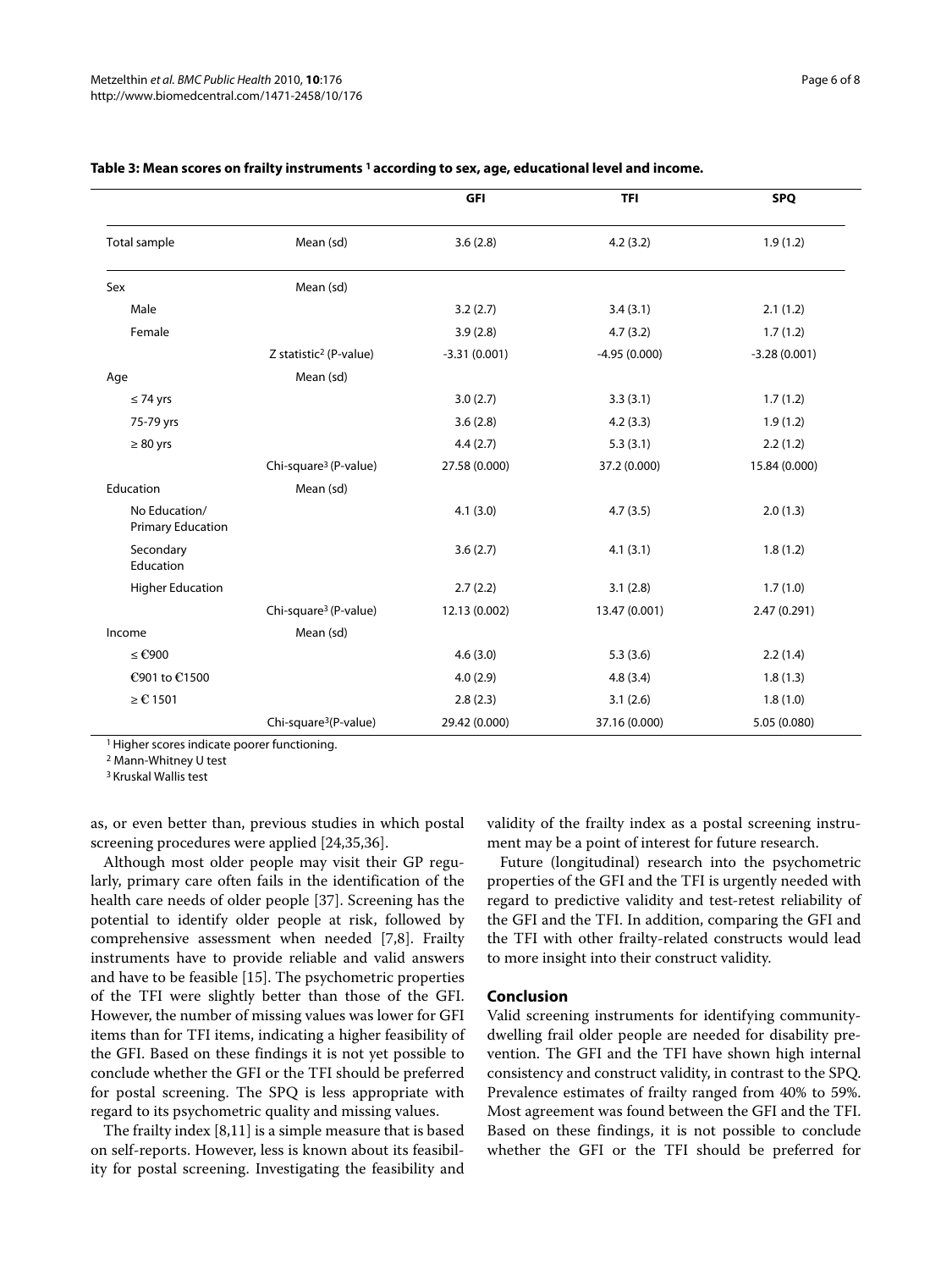screening. The SPQ seems less appropriate. Further research is needed.

# **Additional material**

#### <span id="page-6-21"></span>**[Additional file 1](http://www.biomedcentral.com/content/supplementary/1471-2458-10-176-S1.PDF) Frailty Instruments: Overview of all items**. The file

contains an overview of all items of the Groningen Frailty Indicator, the Tilburg Frailty Indicator (2nd subscale) and the Sherbrooke Postal Questionnaire.

#### **Abbreviations**

GFI: Groningen Frailty Indicator; TFI: Tilburg Frailty Indicator; SPQ: Sherbrooke Postal Questionnaire; GARS: Groningen Activity Restriction Scale; GP: General practitioner; ADL: activities of daily living; IADL: instrumental activities of daily living.

#### **Competing interests**

The authors declare that they have no competing interests.

#### **Authors' contributions**

SFM and RD designed the study and collected the data. SFM analysed the data and drafted the manuscript with contributions of RD, EvR, LdW, WJAvdH and GIJMK. All authors read and approved the final manuscript.

#### **Acknowledgements**

The authors are grateful to the patients for their willingness to participate in the present study. The Centre for Data and Information Management (MEMIC) at Maastricht University is acknowledged for their assistance in the data collection. This research has been funded by Zuyd University of Applied Sciences.

#### **Author Details**

1Department of Health Care and Nursing Science, School for Public Health and Primary Care (CAPHRI), Faculty of Health, Medicine and Life Sciences, Maastricht University, Maastricht, The Netherlands, 2Centre of Research on Autonomy and Participation for Chronically Ill, Zuyd University of Applied Sciences, Heerlen, The Netherlands, 3Faculty of Health and Care, Zuyd University of Applied Sciences, Heerlen, The Netherlands, 4Centre of Research on Technology in Care, Zuyd University of Applied Sciences, Heerlen, The Netherlands and 5Department of Health Sciences, University Medical Centre Groningen, Groningen, The Netherlands

#### Received: 28 August 2009 Accepted: 31 March 2010 Published: 31 March 2010

#### **References**

- <span id="page-6-0"></span>1. Slaets JP: Vulnerability in the elderly: frailty**.** Med Clin North Am 2006, 90(4):593-601.
- <span id="page-6-1"></span>2. Levers MJ, Estabrooks CA, Ross Kerr JC: Factors contributing to frailty: literature review**[.](http://www.ncbi.nlm.nih.gov/entrez/query.fcgi?cmd=Retrieve&db=PubMed&dopt=Abstract&list_uids=17042807)** J Adv Nurs 2006, 56(3):282-291.
- <span id="page-6-4"></span>3. Markle-Reid M, Browne G: Conceptualizations of frailty in relation to older adults**.** J Adv Nurs 2003, 44(1):58-68.
- <span id="page-6-2"></span>4. Pel Littel RE, Schuurmans MJ, Emmelot Vonk MH, Verhaar HJ: Frailty: defining and measuring of a concept**[.](http://www.ncbi.nlm.nih.gov/entrez/query.fcgi?cmd=Retrieve&db=PubMed&dopt=Abstract&list_uids=19300888)** J Nutr Health Aging 2009, 13(4):390-394.
- <span id="page-6-3"></span>5. Fried LP, Ferrucci L, Darer J, Williamson JD, Anderson G: Untangling the concepts of disability, frailty, and comorbidity: implications for improved targeting and care**.** J Gerontol A Biol Sci Med Sci 2004, 59(3):255-263.
- <span id="page-6-5"></span>Daniels R, Metzelthin S, Van Rossum E, De Witte L, Heuvel W Van den: Interventions to prevent disability in frail community-dwelling older persons: an overview**.** European Journal of Ageing 2010, 7(1):137-155.
- <span id="page-6-6"></span>7. De Lepeleire J, Degryse J, Illiffe S, Mann E, Buntinx F: Family physicians need easy instruments for frailty**.** Age Ageing 2008, 37(4):484. author reply 484-485
- <span id="page-6-7"></span>8. Hebert R, Bravo G, Korner-Bitensky N, Voyer L: Predictive validity of a postal questionnaire for screening community-dwelling elderly individuals at risk of functional decline**.** Age Ageing 1996, 25(2):159-167.
- <span id="page-6-8"></span>9. Daniels R, Van Rossum HIJ, De Witte LP, Heuvel WJA Van den: Frailty in Older Age: Concepts and Relevance for Occupational and Physical Therapy**.** Physical & Occupational Therapy In Geriatrics 2008, 27(2):81-95.
- <span id="page-6-9"></span>10. Bergman H, Beland F, Karunanthan S, Hummel S, Hogan D, Wolfson C: Developing a working framework for understanding frailty. (English translation of article published in)**.** Gerontologie et Societe 2004, 109:15-29.
- <span id="page-6-10"></span>11. Rockwood K, Mitnitski A: Frailty in relation to the accumulation of deficits**.** J Gerontol A Biol Sci Med Sci 2007, 62(7):722-727.
- <span id="page-6-11"></span>12. Searle SD, Mitnitski A, Gahbauer EA, Gill TM, Rockwood K: A standard procedure for creating a frailty index**.** BMC Geriatr 2008, 8:24.
- <span id="page-6-12"></span>13. Guralnik JM, Branch LG, Cummings SR, Curb JD: Physical performance measures in aging research**[.](http://www.ncbi.nlm.nih.gov/entrez/query.fcgi?cmd=Retrieve&db=PubMed&dopt=Abstract&list_uids=2768767)** J Gerontol 1989, 44(5):M141-146.
- <span id="page-6-13"></span>14. Kempen GI, van Heuvelen MJ, Brink RH van den, Kooijman AC, Klein M, Houx PJ, Ormel J: Factors affecting contrasting results between selfreported and performance-based levels of physical limitation**.** Age Ageing 1996, 25(6):458-464.
- <span id="page-6-14"></span>15.Martin FC, Brighton P: Frailty: different tools for different purposes? Age Ageing 2008, 37(2):129-131.
- <span id="page-6-15"></span>16. Steverink N, Slaets JPJ, Schuurmans H, Lis van M: Measuring Frailty. Development and testing of the Groningen Frailty Indicator (GFI)**.** Gerontologist 2001, 41:236-237.
- <span id="page-6-16"></span>17. Gobbens RJJ, van Assen MALM, Luijkx KG, Wijnen-Sponselee MT, Schols JMGA: The Tilburg Frailty Indicator: Psychometric Properties**.** Journal of the American Medical Director Association in press.
- <span id="page-6-17"></span>18. Frieswijk N, Steverink N, Buunk BP, Slaets JP: The effectiveness of a bibliotherapy in increasing the self-management ability of slightly to moderately frail older people**.** Patient Educ Couns 2006, 61(2):219-227.
- <span id="page-6-24"></span>19. Roberts H, Hemsley Z, Thomas G, Aihie Sayer A, Gove I, Turner G, Meakins P, Morran-Ryan M, Purcell A, Powell J: Can the Sherbrooke postal questionnaire predict who will require comprehensive assessment in the single assessment process? Volume Spring Meeting 2005, 13-15 Apr 2005 Birmingham, UK: British Geriatrics Society; 2005.
- <span id="page-6-23"></span>20. Roberts HC, Hemsley ZM, Thomas G, Meakins P, Powell J, Robison J, Gove I, Turner G, Sayer AA: Nurse-led implementation of the single assessment process in primary care: a descriptive feasibility study**[.](http://www.ncbi.nlm.nih.gov/entrez/query.fcgi?cmd=Retrieve&db=PubMed&dopt=Abstract&list_uids=16641142)** Age Ageing 2006, 35(4):394-398.
- <span id="page-6-22"></span>21. Schuurmans H, Steverink N, Lindenberg S, Frieswijk N, Slaets JP: Old or frail:what tells us more? J Gerontol A Biol Sci Med Sci 2004, 59(9):M962-965.
- <span id="page-6-18"></span>22. Walker L, Jamrozik K, Wingfield D: The Sherbrooke Questionnaire predicts use of emergency services**.** Age Ageing 2005, 34(3):233-237.
- <span id="page-6-19"></span>23. Kempen GI, Miedema I, Ormel J, Molenaar W: The assessment of disability with the Groningen Activity Restriction Scale. Conceptual framework and psychometric properties**.** Soc Sci Med 1996, 43(11):1601-1610.
- <span id="page-6-20"></span>24. Steinbusch C: Screening of frail elderly in the community. The feasibility and psychometric properties of three instruments**.** Maastricht, School for Public Health and Primary Care; 2008.
- <span id="page-6-25"></span>Kuder GF, Richardson MW: The theory of the estimation of test reliability**.** Psychometrika 1937, 2:151-160.
- <span id="page-6-26"></span>26. Fox-Wasylyshyn SM, El-Masri MM: Focus on Research Methods Handling Missing Data in Self-Report Measures**.** Research in Nursing & Health 2005, 28:488-495.
- <span id="page-6-27"></span>27. Avila-Funes JA, Helmer C, Amieva H, Barberger-Gateau P, Le Goff M, Ritchie K, Portet F, Carriere I, Tavernier B, Gutierrez-Robledo LM, Dartigues JF: Frailty among community-dwelling elderly people in France: the three-city study**.** J Gerontol A Biol Sci Med Sci 2008, 63(10):1089-1096.
- <span id="page-6-28"></span>28. Rosner B: Fundamentals of Biostatistics 6th edition. Duxbury: Thomson Brooks/Cole; 2006.
- <span id="page-6-29"></span>29. Lokale en nationale monitor gezondheid [\[http://](http://www.monitorgezondheid.nl/home.xml) [www.monitorgezondheid.nl/home.xml\]](http://www.monitorgezondheid.nl/home.xml)
- <span id="page-6-30"></span>30. Landis JR, Koch GG: The measurement of observer agreement for categorical data**.** Biometrics 1977, 33(1):159-174.
- <span id="page-6-31"></span>31. Nunnally JC: Psychometric theory 2nd edition. New York: McGraw-Hill; 1978.
- <span id="page-6-32"></span>32. Bergman H, Ferrucci L, Guralnik J, Hogan DB, Hummel S, Karunananthan S, Wolfson C: Frailty: an emerging research and clinical paradigm--issues and controversies**.** J Gerontol A Biol Sci Med Sci 2007, 62(7):731-737.